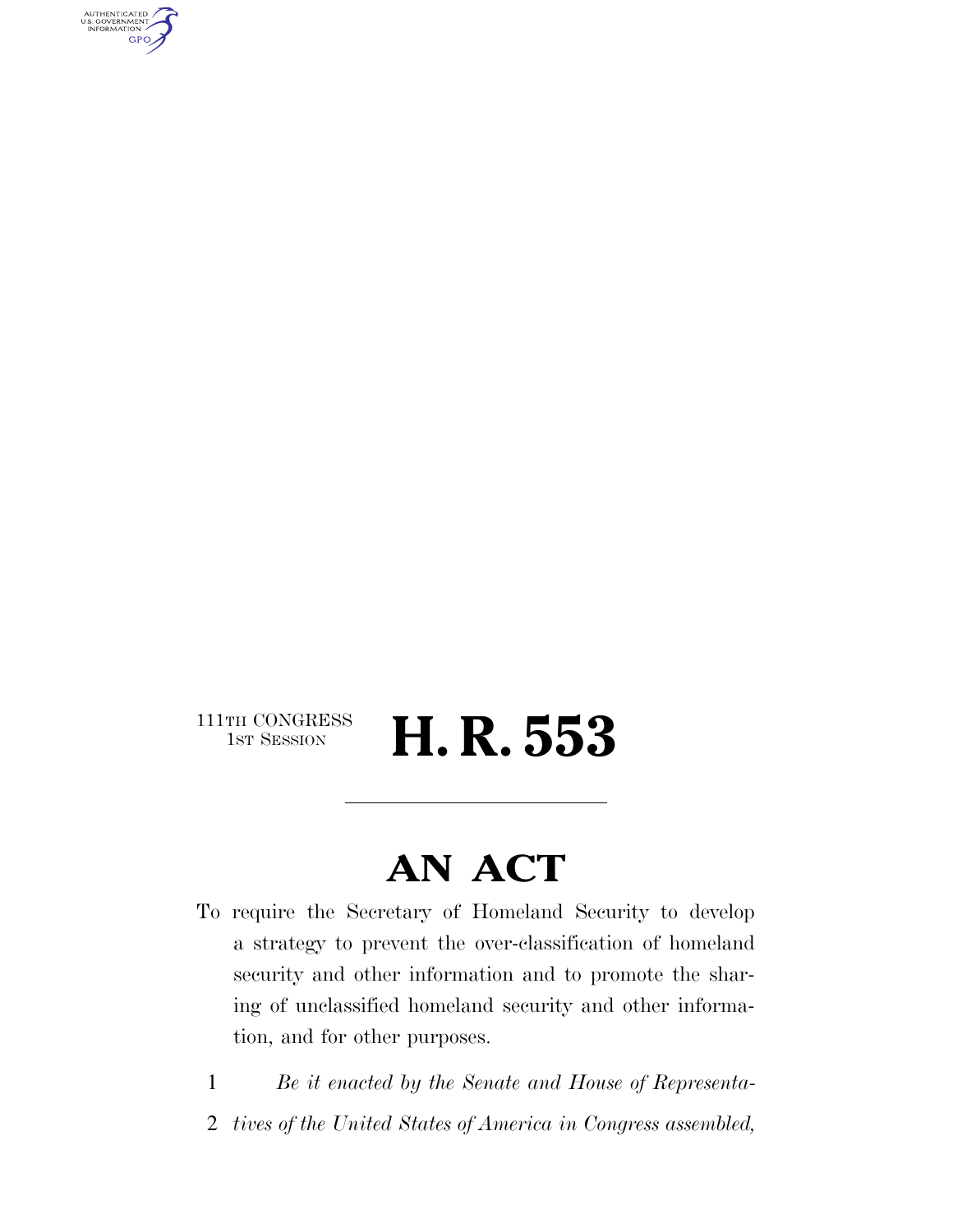### **SECTION 1. SHORT TITLE.**

 This Act may be cited as the ''Reducing Over-Classi-fication Act of 2009''.

### **SEC. 2. FINDINGS.**

Congress finds the following:

 (1) A key conclusion in the Final Report of the National Commission on Terrorist Attacks Upon the United States (commonly known as the ''9/11 Com- mission'') was the need to prevent over-classification by the Federal Government.

 (2) The 9/11 Commission and others have ob- served that the over-classification of homeland secu- rity information interferes with accurate, actionable, and timely homeland security information sharing, increases the cost of information security, and need-lessly limits public access to information.

 (3) The over-classification problem, which has worsened since the 9/11 attacks, causes considerable confusion about what information can be shared with whom both internally at the Department of Homeland Security and with its external partners. This problem negatively impacts the dissemination of homeland security information to the Depart- ment's State, local, tribal, and territorial homeland security and law enforcement partners, private sec-26 tor customers, and the public.

•**HR 553 EH**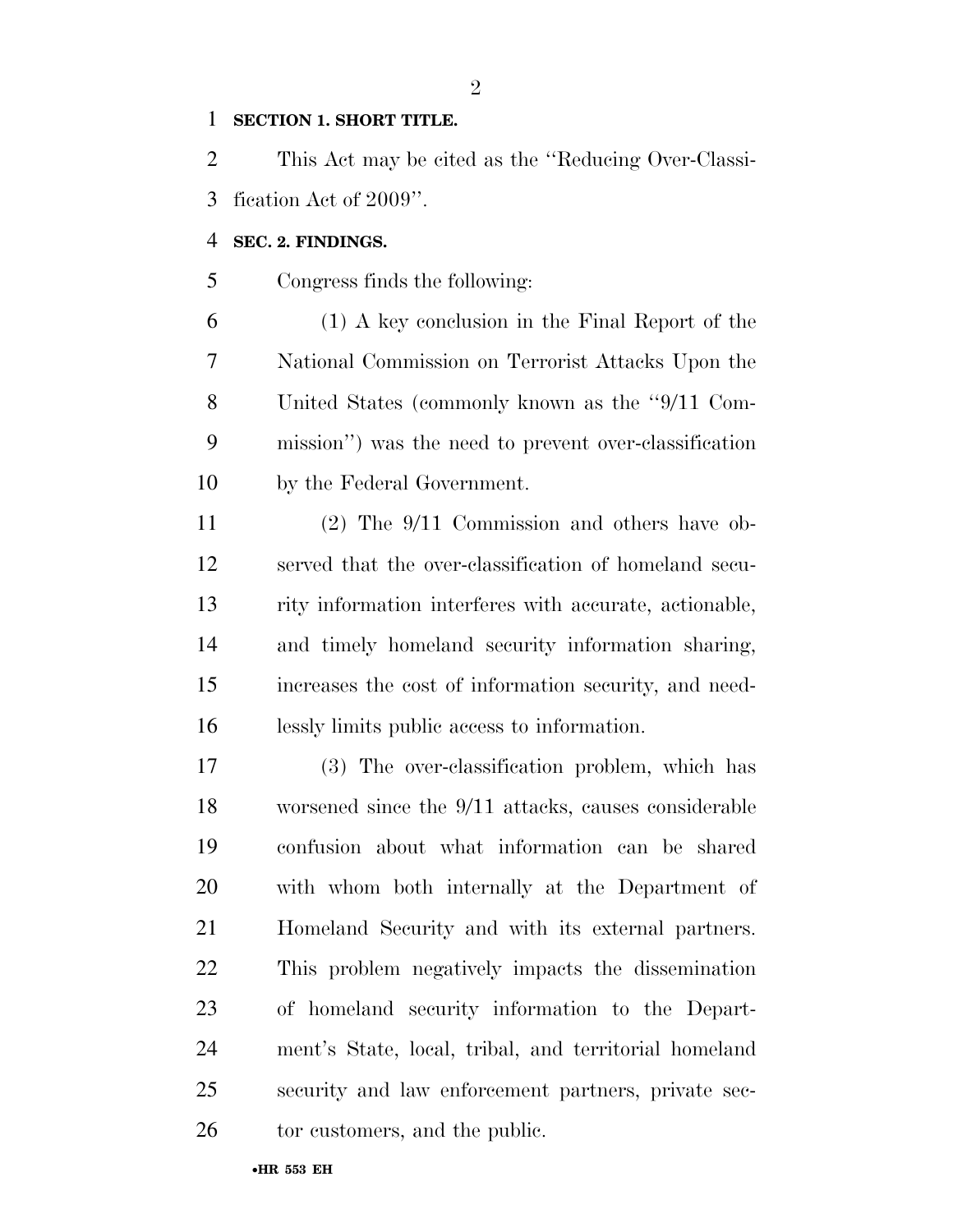(4) Excessive government secrecy stands in the way of a safer and more secure homeland. This trend is antithetical to the creation and operation of the information sharing environment established under section 1016 of the Intelligence Reform and Terrorism Prevention Act of 2004 (6 U.S.C. 485), and must be halted and reversed. (5) To do so, the Department should start with the understanding that all departmental information that is not properly classified, or marked as con- trolled unclassified information and otherwise ex-empt from disclosure, should be made available to

 members of the public pursuant to section 552 of title 5, United States Code (commonly referred to as the ''Freedom of Information Act'').

 (6) The Department should also develop and administer policies, procedures, and programs that promote compliance with applicable laws, executive orders, and other authorities pertaining to the prop- er use of classification markings and the United States National Archives and Records Administra-tion policies implementing them.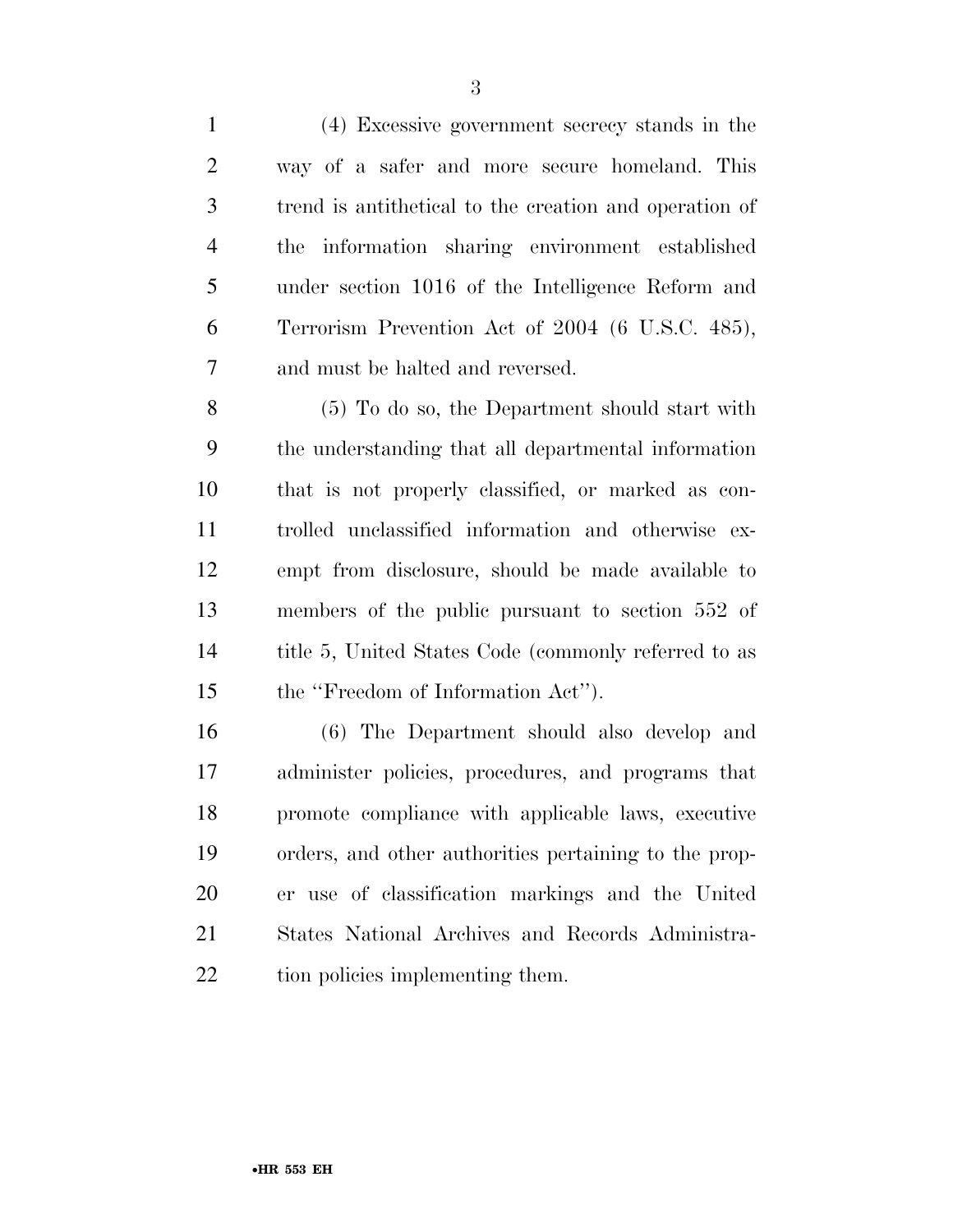of 2002 (6 U.S.C. 121 et seq.) is amended by adding at the end the following new section:

 **''SEC. 210F. OVER-CLASSIFICATION PREVENTION PRO-GRAM.** 

 ''(a) IN GENERAL.—The Secretary shall develop and administer policies, procedures, and programs within the Department to prevent the over-classification of homeland security information, terrorism information, weapons of mass destruction information, and other information with- in the scope of the information sharing environment estab- lished under section 1016 of the Intelligence Reform and Terrorism Prevention Act of 2004 (6 U.S.C. 485) that must be disseminated to prevent and to collectively re- spond to acts of terrorism. The Secretary shall coordinate with the Archivist of the United States and consult with representatives of State, local, tribal, and territorial gov- ernment and law enforcement, organizations with exper- tise in civil rights, civil liberties, and government over- sight, and the private sector, as appropriate, to develop such policies, procedures, and programs.

24 "(b) REQUIREMENTS.—Not later than one year after the date of the enactment of the Reducing Over-Classifica-tion Act of 2009, the Secretary, in administering the poli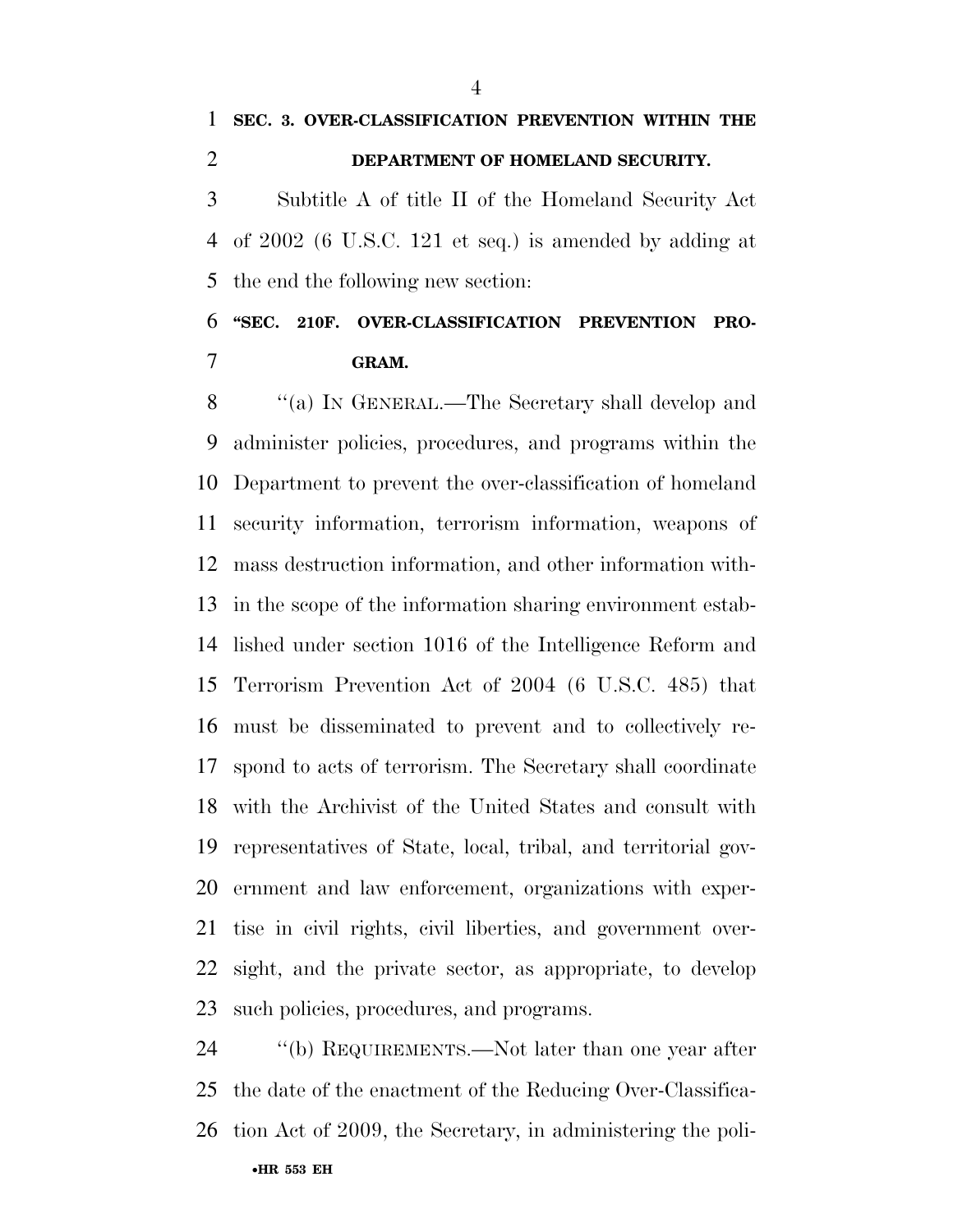cies, procedures, and programs required under subsection 2 (a), shall—

3 ''(1) create, in consultation with the Archivist of the United States, standard classified and unclas- sified formats for finished intelligence products cre- ated by the Department, consistent with any govern- ment-wide standards, practices or procedures for similar products;

9 "(2) require that all finished intelligence prod- ucts created by the Department be simultaneously prepared in the standard unclassified format, pro- vided that such an unclassified product would rea- sonably be expected to be of any benefit to a State, local, tribal or territorial government, law enforce- ment agency or other emergency response provider, or the private sector, based on input provided by the Interagency Threat Assessment and Coordination Group Detail established under section 210D;

19 ''(3) ensure that such policies, procedures, and programs protect the national security as well as the information privacy rights and legal rights of United States persons pursuant to all applicable law and policy, including the privacy guidelines for the infor- mation sharing environment established pursuant to section 1016 of the Intelligence Reform and Ter-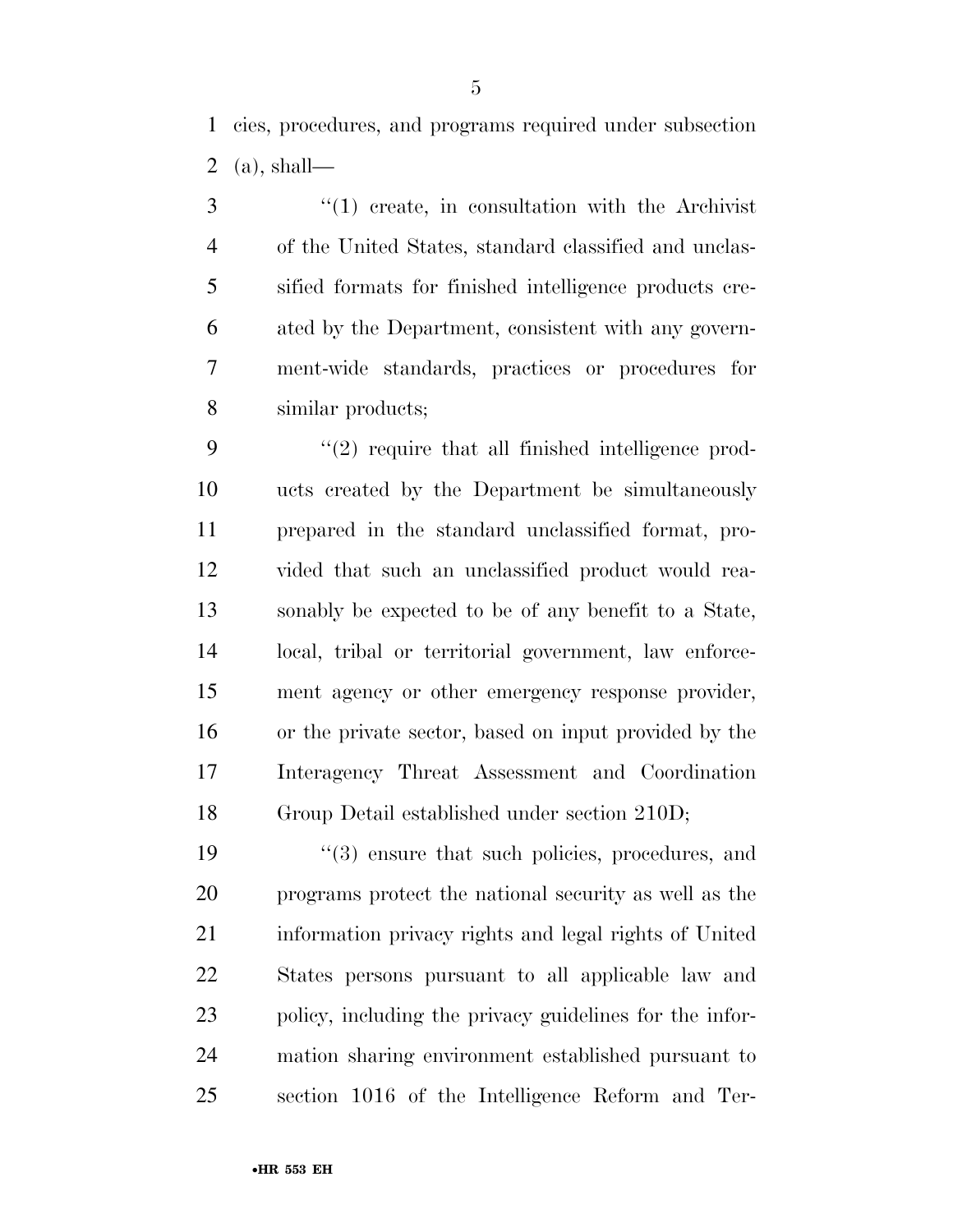| $\mathbf{1}$   | rorism Prevention Act of 2004 (6 U.S.C. 485), as         |
|----------------|----------------------------------------------------------|
| $\overline{2}$ | appropriate;                                             |
| 3              | $(4)$ establish an ongoing auditing mechanism            |
| $\overline{4}$ | administered by the Inspector General of the De-         |
| 5              | partment or other appropriate senior Department of-      |
| 6              | ficial that randomly selects, on a periodic basis, clas- |
| 7              | sified information from each component of the De-        |
| 8              | partment that generates finished intelligence prod-      |
| 9              | ucts to-                                                 |
| 10             | $\lq\lq$ assess whether applicable classifica-           |
| 11             | tion policies, procedures, rules, and regulations        |
| 12             | have been followed;                                      |
| 13             | "(B) describe any problems with the ad-                  |
| 14             | ministration of the applicable classification poli-      |
| 15             | cies, procedures, rules, and regulations, includ-        |
| 16             | ing specific non-compliance issues;                      |
| 17             | "(C) recommend improvements in aware-                    |
| 18             | ness and training to address any problems iden-          |
| 19             | tified in subparagraph (B); and                          |
| 20             | "(D) report at least annually to the Com-                |
| 21             | mittee on Homeland Security of the House of              |
| 22             | Representatives, the Committee on Homeland               |
| 23             | Security and Governmental Affairs of the Sen-            |
| 24             | ate, and the public, in an appropriate format,           |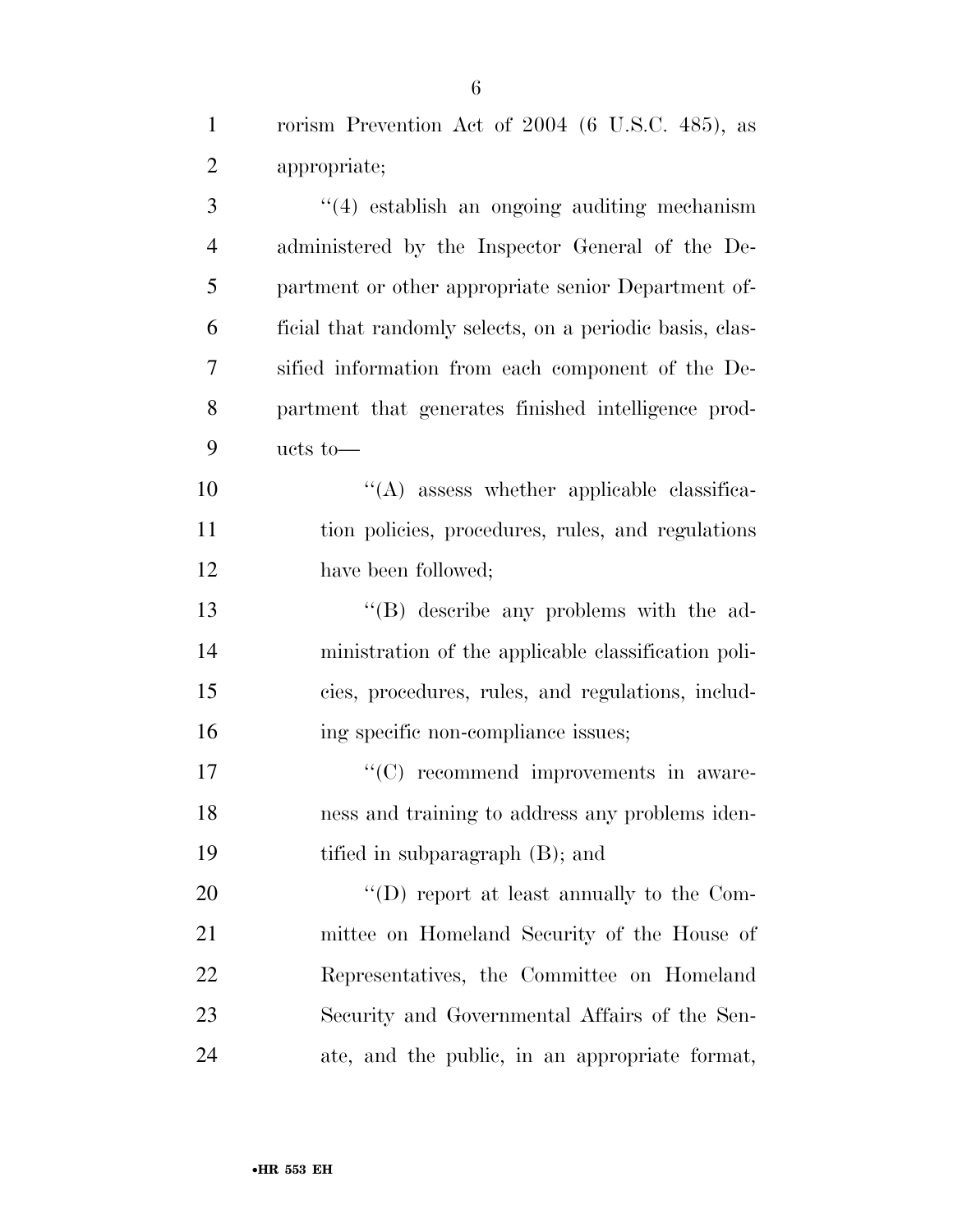| $\mathbf{1}$   | on the findings of the Inspector General's au-                   |
|----------------|------------------------------------------------------------------|
| $\overline{2}$ | dits under this section;                                         |
| 3              | $\cdot\cdot\cdot(5)$ establish a process whereby employees may   |
| $\overline{4}$ | challenge original classification decisions made by              |
| 5              | Department employees or contractors and be re-                   |
| 6              | warded with specific incentives for successful chal-             |
| 7              | lenges resulting in the removal of classification                |
| 8              | markings or the downgrading of them;                             |
| 9              | $\cdot\cdot\cdot(6)$ inform employees and contractors that fail- |
| 10             | ure to comply with the policies, procedures, and pro-            |
| 11             | grams established under this section could subject               |
| 12             | them to a series of penalties; and                               |
| 13             | $\lq(7)$ institute a series of penalties for employees           |
| 14             | and contractors who repeatedly fail to comply with               |
| 15             | the policies, procedures, and programs established               |
| 16             | under this section after having received both notice             |
| 17             | of their noncompliance and appropriate training or               |
| 18             | re-training to address such noncompliance.                       |
| 19             | FINISHED INTELLIGENCE<br>``(e)<br><b>PRODUCT</b><br>$DE-$        |
| 20             | FINED.—The term 'finished intelligence product' means a          |
| 21             | document in which an intelligence analyst has evaluated,         |
| 22             | interpreted, integrated, or placed into context raw intel-       |
| 23             | ligence or information.".                                        |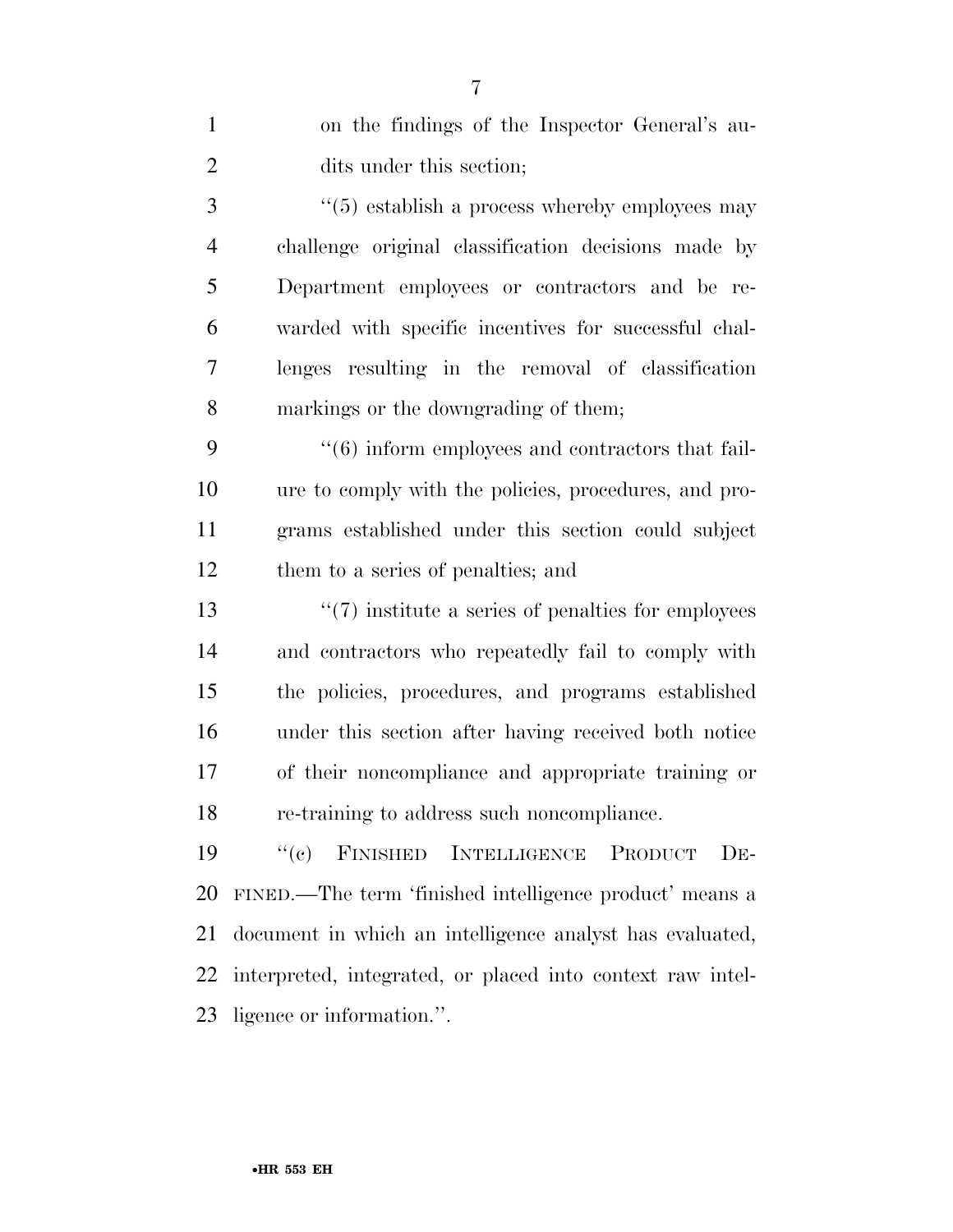Subtitle A of title II of the Homeland Security Act of 2002 (6 U.S.C. 121 et seq.) is further amended by add-ing at the end the following new section:

### **''SEC. 210G. ENFORCEMENT OF OVER-CLASSIFICATION PRE-VENTION PROGRAMS.**

 ''(a) PERSONAL IDENTIFIERS.—The Secretary shall—

 $\binom{11}{1}$  assess the technologies available or in use at the Department by which an electronic personal identification number or other electronic identifying marker can be assigned to each Department em- ployee and contractor with original classification au-thority in order to—

17 ''(A) track which documents have been classified by a particular employee or con-tractor;

20  $\text{``(B)}$  determine the circumstances when 21 such documents have been shared;

 $\cdot$  (C) identify and address over-classifica- tion problems, including the misapplication of classification markings to documents that do not merit such markings; and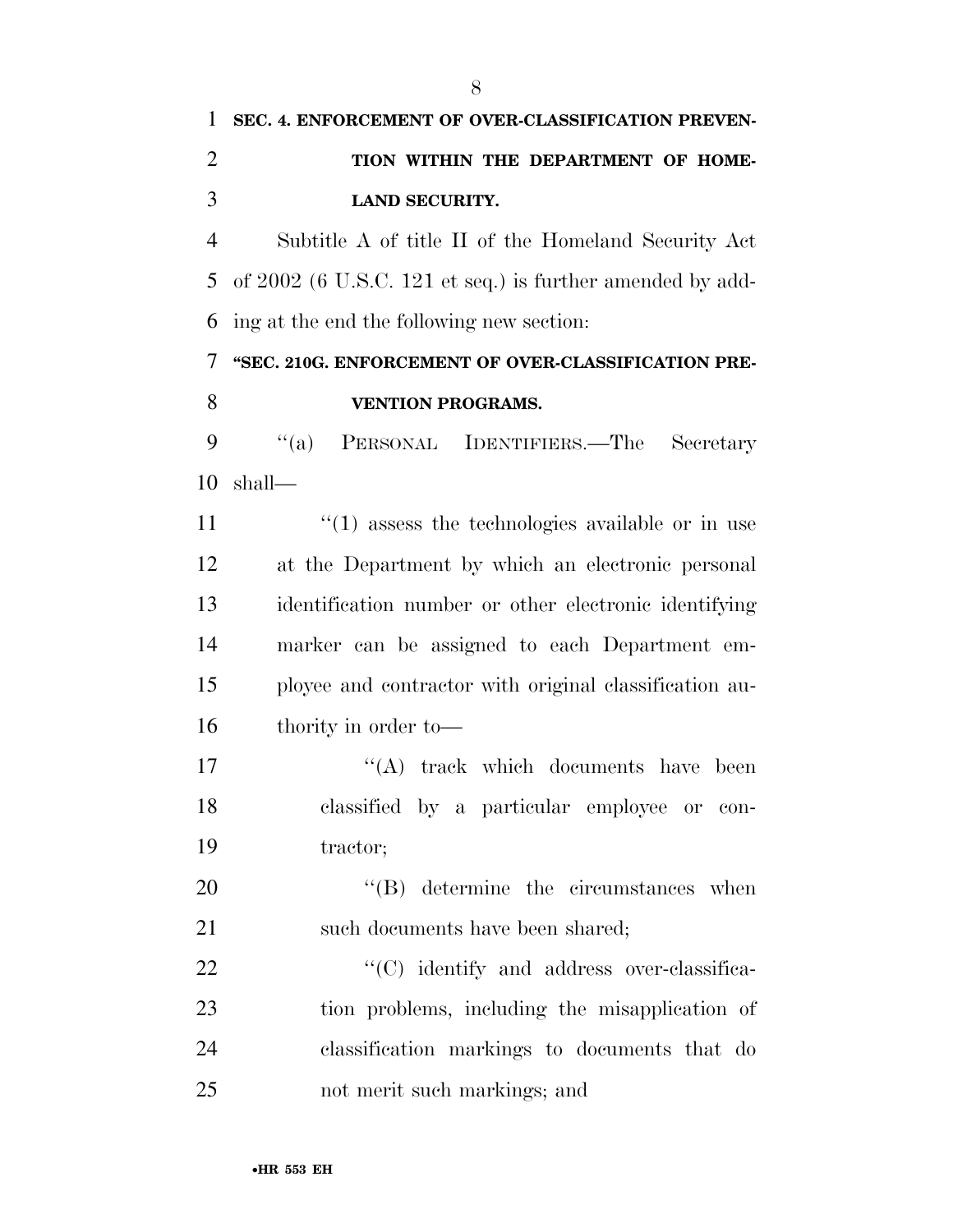| $\mathbf{1}$   | $\lq\lq$ . The information sharing im-                 |
|----------------|--------------------------------------------------------|
| $\mathfrak{2}$ | pact of any such problems or misuse;                   |
| 3              | $(2)$ develop an implementation plan for a De-         |
| $\overline{4}$ | partment standard for such technology with appro-      |
| 5              | priate benchmarks, a timetable for its completion,     |
| 6              | and cost estimate for the creation and implementa-     |
| $\overline{7}$ | tion of a system of electronic personal identification |
| 8              | numbers or other electronic identifying markers for    |
| 9              | all relevant Department employees and contractors;     |
| 10             | and                                                    |
| 11             | $(3)$ upon completion of the implementation            |
|                |                                                        |
| 12             | plan described in paragraph $(2)$ , or not later than  |
| 13             | 180 days after the date of the enactment of the Re-    |
| 14             | ducing Over-Classification Act of 2009, whichever is   |
| 15             | earlier, the Secretary shall provide a copy of the     |
| 16             | plan to the Committee on Homeland Security of the      |
| 17             | House of Representatives and the Committee on          |

Senate.

20  $\hspace{1cm}$  "(b) TRAINING.—The Secretary, in coordination with the Archivist of the United States, shall—

 $\qquad$  ''(1) require annual training for each Depart- ment employee and contractor with classification au- thority or those responsible for analysis, dissemina-tion, preparation, production, receiving, publishing,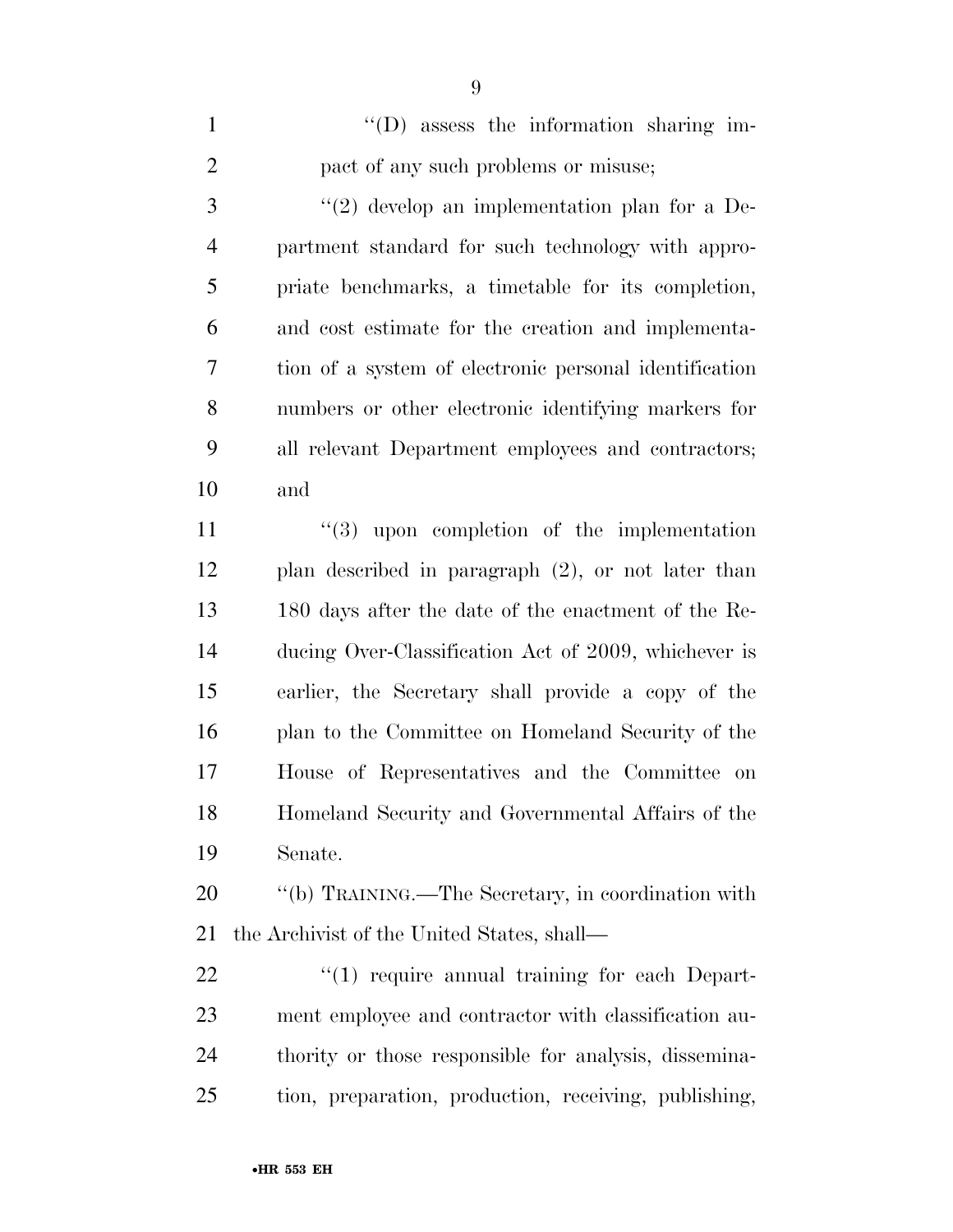| $\mathbf{1}$   | or otherwise communicating written classified infor- |
|----------------|------------------------------------------------------|
| $\overline{2}$ | mation, including training to-                       |
| 3              | $\lq\lq$ educate each employee and contractor        |
| $\overline{4}$ | about—                                               |
| 5              | "(i) the Department's requirement                    |
| 6              | that all classified finished intelligence prod-      |
| 7              | ucts that they create be simultaneously              |
| 8              | prepared in unclassified form in a standard          |
| 9              | format prescribed by the Department, pro-            |
| 10             | vided that the unclassified product would            |
| 11             | reasonably be expected to be of any benefit          |
| 12             | to a State, local, tribal, or territorial gov-       |
| 13             | ernment, law enforcement agency, or other            |
| 14             | emergency response provider, or the pri-             |
| 15             | vate sector, based on input provided by the          |
| 16             | Interagency Threat Assessment and Co-                |
| 17             | ordination Group Detail established under            |
| 18             | section $210D$ ;                                     |
| 19             | "(ii) the proper use of classification               |
| 20             | markings, including portion markings; and            |
| 21             | "(iii) the consequences of over-classi-              |
| 22             | fication and other improper uses of classi-          |
| 23             | fication<br>markings, including<br>the               |
| 24             | misapplication of classification markings to         |
| 25             | documents that do not merit such mark-               |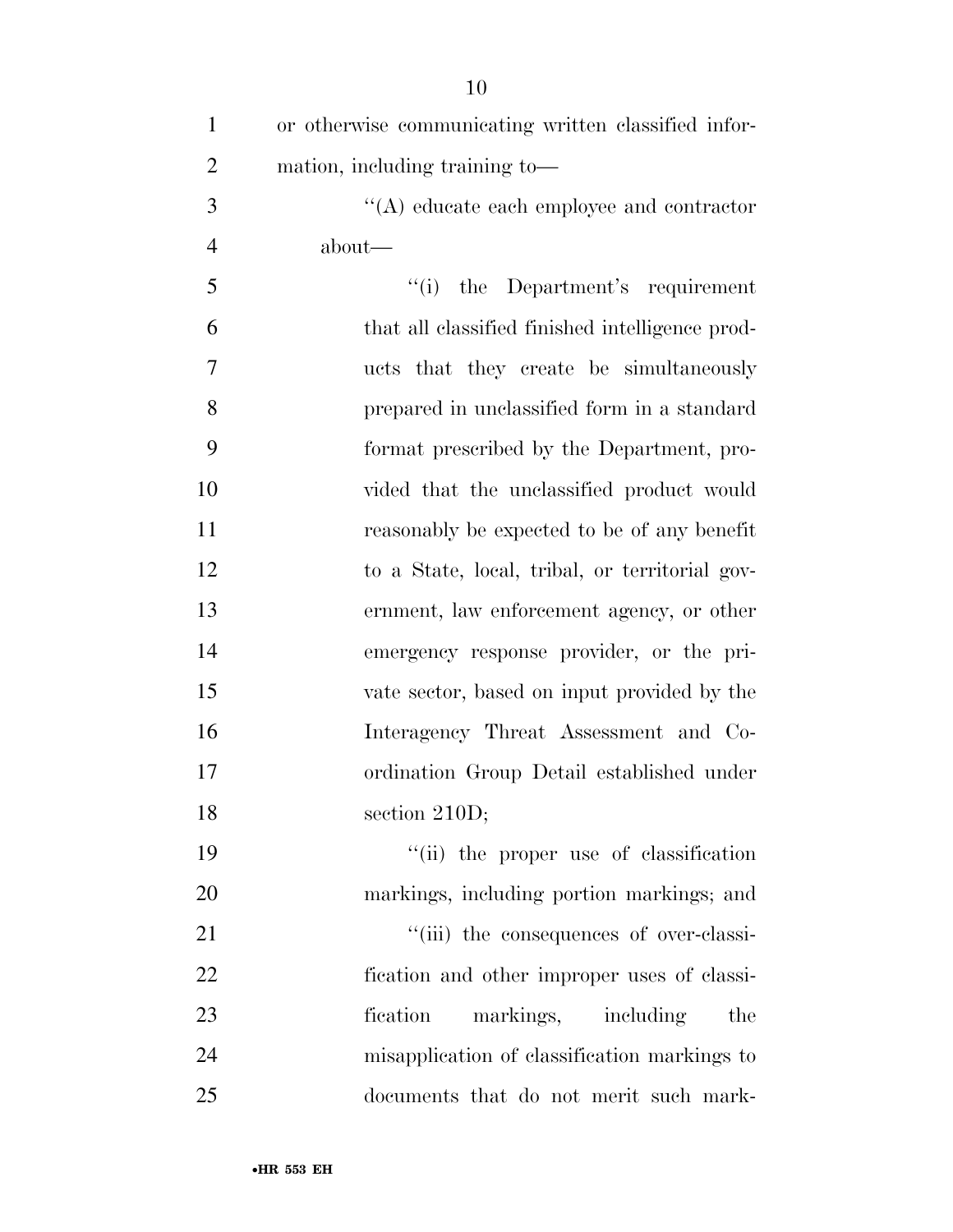| $\mathbf{1}$   | ings, and of failing to comply with the De-            |
|----------------|--------------------------------------------------------|
| $\overline{2}$ | partment's policies and procedures estab-              |
| 3              | lished under or pursuant to this section,              |
| $\overline{4}$ | including the negative consequences for the            |
| 5              | individual's personnel evaluation, homeland            |
| 6              | security, information sharing, and the                 |
| $\overline{7}$ | overall success of the Department's mis-               |
| 8              | sions;                                                 |
| 9              | $\lq\lq(B)$ serve as a prerequisite, once com-         |
| 10             | pleted successfully, as evidenced by an appro-         |
| 11             | priate certificate, for-                               |
| 12             | "(i) obtaining classification authority;               |
| 13             | and                                                    |
| 14             | "(ii) renewing such authority annu-                    |
| 15             | ally; and                                              |
| 16             | "(C) count as a positive factor, once com-             |
| 17             | pleted successfully, in the Department's employ-       |
| 18             | ment, evaluation, and promotion decisions; and         |
| 19             | $\lq(2)$ ensure that such program is conducted ef-     |
| <b>20</b>      | ficiently, in conjunction with any other security, in- |
| 21             | telligence, or other training programs required by     |
| 22             | the Department to reduce the costs and administra-     |
| 23             | tive burdens associated with the additional training   |
| 24             | required by this section.                              |
| 25             | "(c) DETAILEE PROGRAM.—The Secretary shall—            |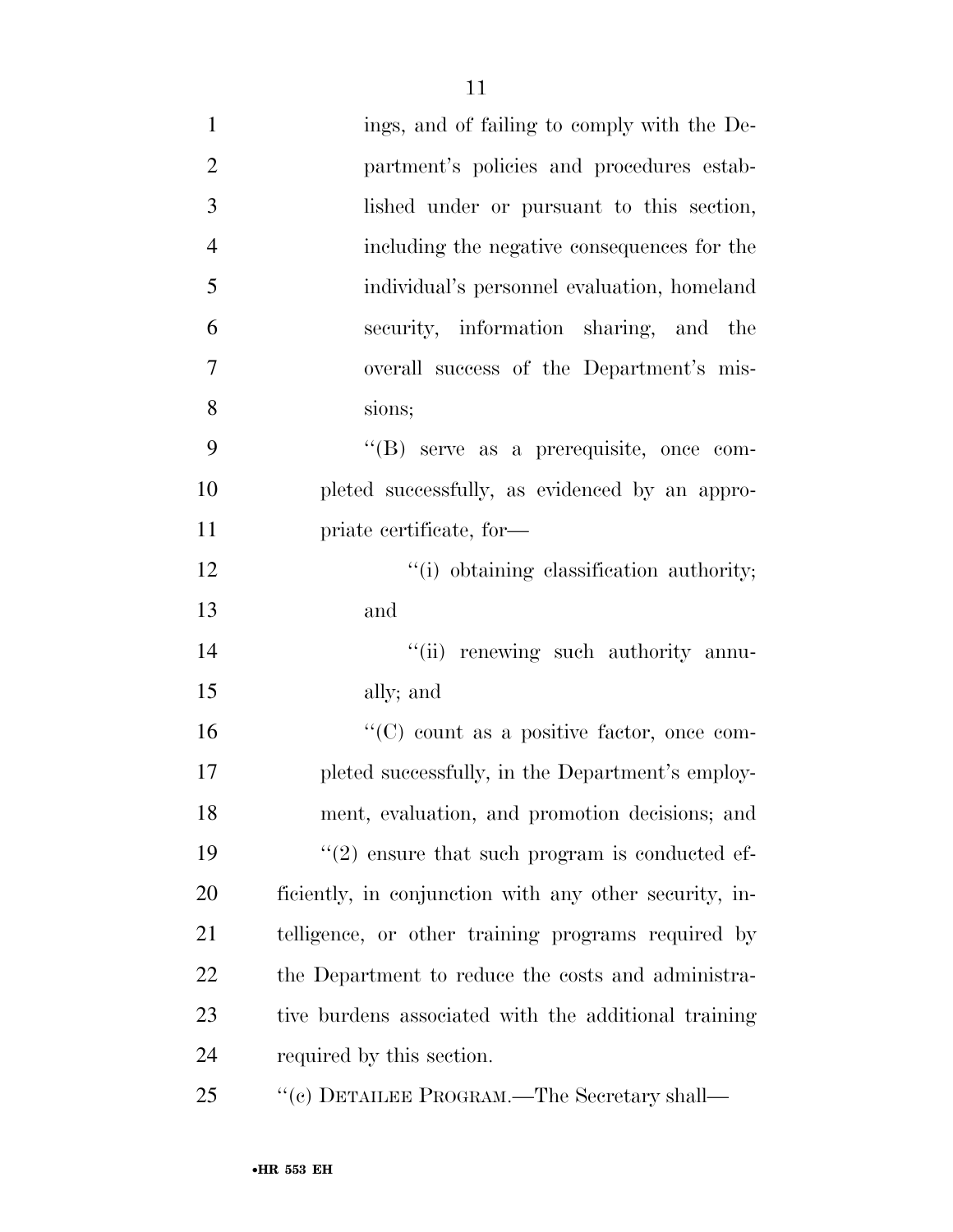| $\mathbf{1}$   | $\lq(1)$ implement a Departmental detailee pro-         |
|----------------|---------------------------------------------------------|
| $\overline{2}$ | gram to detail Departmental personnel to the Na-        |
| 3              | tional Archives and Records Administration for one      |
| $\overline{4}$ | year, for the purpose of—                               |
| 5              | "(A) training and educational benefit for               |
| 6              | the Department personnel assigned so that they          |
| 7              | may better understand the policies, procedures          |
| 8              | and laws governing original classification au-          |
| 9              | thorities;                                              |
| 10             | "(B) bolstering the ability of the National             |
| 11             | Archives and Records Administration to con-             |
| 12             | duct its oversight authorities over the Depart-         |
| 13             | ment and other Departments and agencies; and            |
| 14             | $\lq\lq$ (C) ensuring that the policies and proce-      |
| 15             | dures established by the Secretary remain con-          |
| 16             | sistent with those established by the Archivist         |
| 17             | of the United States;                                   |
| 18             | $\lq(2)$ ensure that the program established under      |
| 19             | paragraph (1) includes at least one individual for      |
| <b>20</b>      | each Department office with delegated original clas-    |
| 21             | sification authority; and                               |
| 22             | $(3)$ in coordination with the Archivist of the         |
| 23             | United States, report to Congress not later than 90     |
| 24             | days after the conclusion of the first year of the pro- |
| 25             | gram established under paragraph (1), on-               |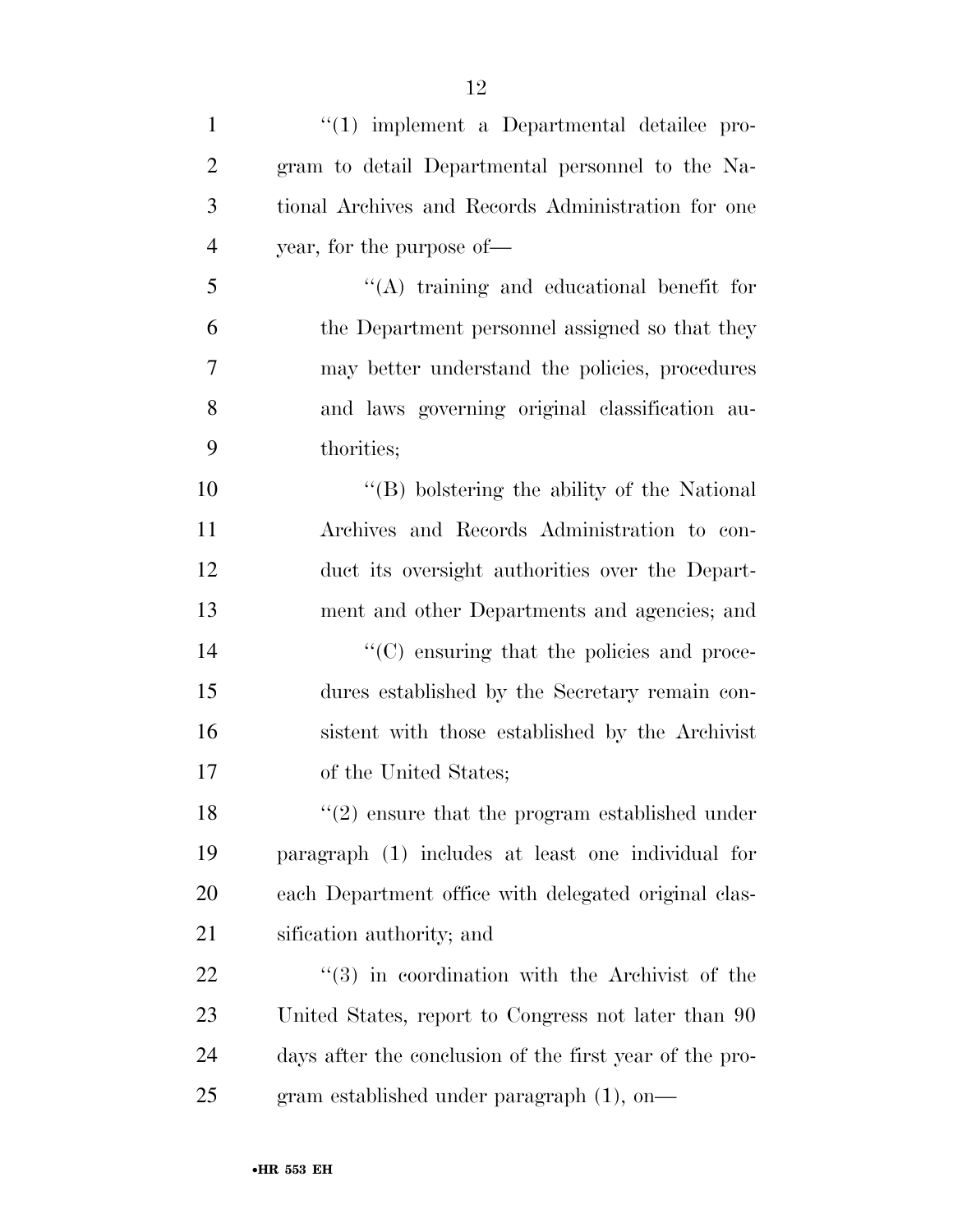|                | Τą                                                                                                                           |
|----------------|------------------------------------------------------------------------------------------------------------------------------|
| $\mathbf{1}$   | $\cdot$ (A) the advisability of expanding the pro-                                                                           |
| $\overline{2}$ | gram on a government-wide basis, whereby                                                                                     |
| 3              | other departments and agencies would send                                                                                    |
| $\overline{4}$ | detailees to the National Archives and Records                                                                               |
| 5              | Administration; and                                                                                                          |
| 6              | $\lq\lq$ (B) the administrative and monetary                                                                                 |
| $\overline{7}$ | costs of full compliance with this section.                                                                                  |
| 8              | "(d) SUNSET OF DETAILEE PROGRAM.—Except as                                                                                   |
| 9              | otherwise provided by law, subsection (c) shall cease to                                                                     |
| 10             | have effect on December 31, 2012.                                                                                            |
| 11             | "(e) FINISHED INTELLIGENCE PRODUCT<br>$DE-$                                                                                  |
| 12             | FINED.—The term 'finished intelligence product' has the                                                                      |
| 13             | meaning given the term in section $210F(c)$ .".                                                                              |
| 14             | SEC. 5. TECHNICAL AMENDMENT.                                                                                                 |
| 15             | The table of contents in section $1(b)$ of the Homeland                                                                      |
| 16             | Security Act of $2002$ (6 U.S.C. 101(b)) is amended by                                                                       |
| 17             | adding after the item relating to section 210E the fol-                                                                      |
| 18             | lowing new items:                                                                                                            |
|                | "Sec. 210F. Over-classification prevention program.<br>"Sec. 210G. Enforcement of over-classification prevention programs.". |
|                | Passed the House of Representatives February 3,<br>2009.                                                                     |
|                | Attest:                                                                                                                      |